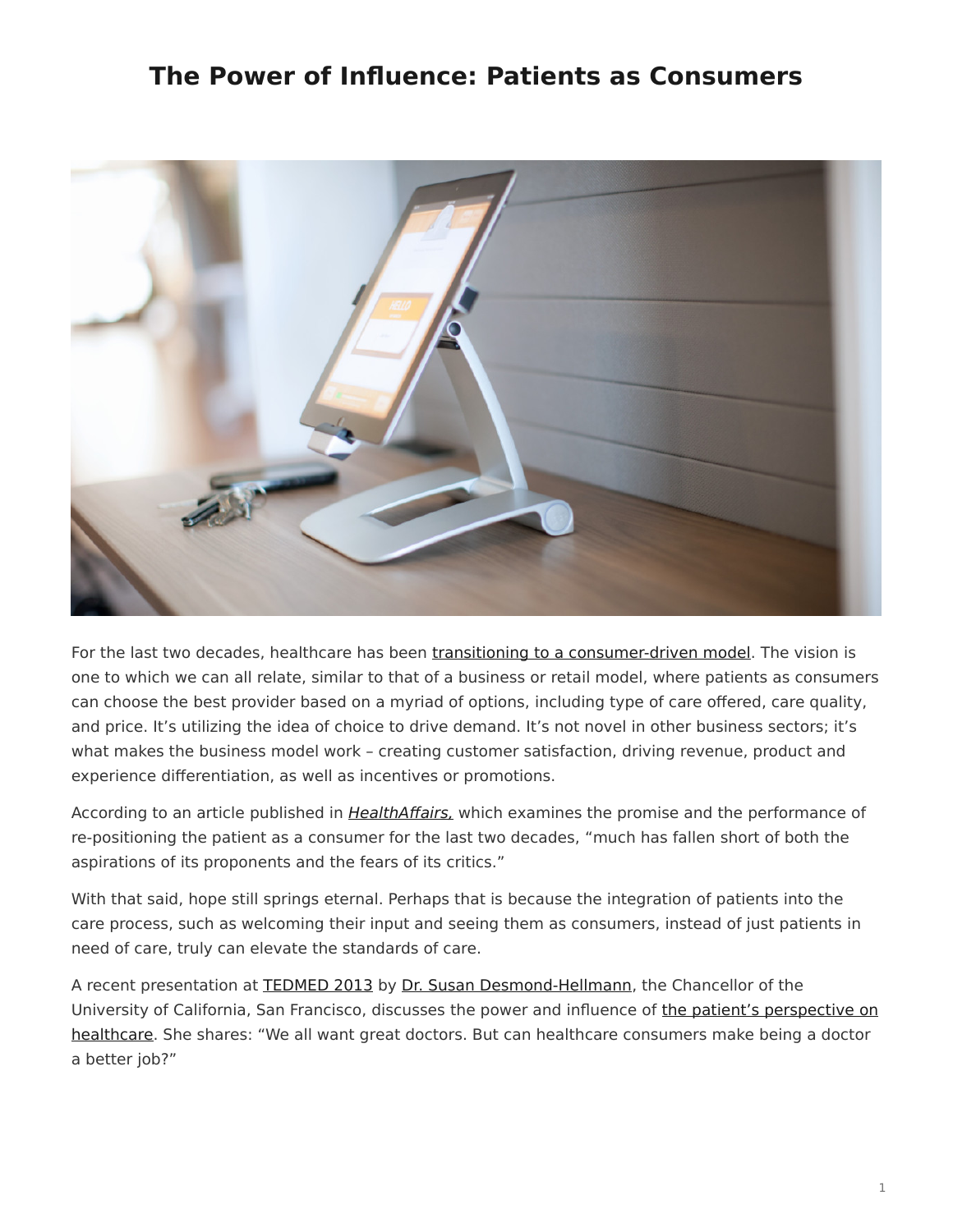An interesting question. Can consumers actually help make being a doctor a better job? According to Desmond-Hellmann, the answer is a resounding, "**Yes**."

Desmond-Hellmann cites firsthand examples of how she's seen treating patients as consumers work and change the healthcare outcome to something that would never have been imagined previously. She also discusses how changing the process to include patients and viewing them as consumers is a paradigm shift, one that is not always welcomed.

Desmond-Hellmann sees a future in which consumers drive treatments and innovation, starting by sharing data to a global health network. Here are her top 5 ways to address the system, amended with some additional thoughts:

- **Power of consumers** Desmond-Hellmann says, "Don't underestimate this power." We also believe, as in any consumer situation, the power of consumers speaks to choice. In healthcare, patients must feel that they too must feel satisfied and are receiving quality care, otherwise they should have the choice to switch providers (not always an option today, but becoming more so).
- **Enable the care environment** Desmond-Hellmann is referring to "not putting more tools with more rules, which will limit advancement." Instead, ask why the rules are there. Legal rights and privacy are needed, but we also need to challenge if the rules prevent progress. For example, by not allowing patients who are willing and desire to share their data to do so, we are limiting the ability to share knowledge that could potentially cure something or help someone.
- **Prepare for messiness** It's a fact that a group of patients will provide a variety of opinions. "There's not a point estimate on what a group of patients think. Millions of voices provide great richness, not all one opinion," Desmond-Hellmann said. It's a great asset to harness. Imagine the input that could be provided and harnessed for almost any medical topic.
- **Provide incentives** Again this goes back to the retail or business model formerly discussed. Desmond-Hellmann also stated: "providing a reason for [patients] helping a doctor – changes in healthcare, tools, transparency – are significant incentives for patients."
- **Tap into social connections** We've discussed this in many recent posts. Patients are well connected. Desmond-Hellmann concurs: the consumer/patient population has an enormous reach, and can be positive or negative.

In our recent post, Beyond the Physician: A New Paradigm in Patient Care, it was discussed how "with the introduction of newer technologies, much has changed over the last few decades. Today, patients with similar conditions are working together to support each other, exchange information, and even change their own outcomes by influencing each other's treatments." So regardless of whether or not the healthcare systems really desires to include the patients as consumers, the movement is already beginning anyway.

But if real change is to happen, Desmond-Hellmann said it best: "Patients need more than a seat at the table, it needs to be driven by them – not just accepted or tolerated, but embraced. A new social contract will be required, that patients need to donate data and information for the greater good, to enable doctors and the overall healthcare system to make this transition towards consumers."